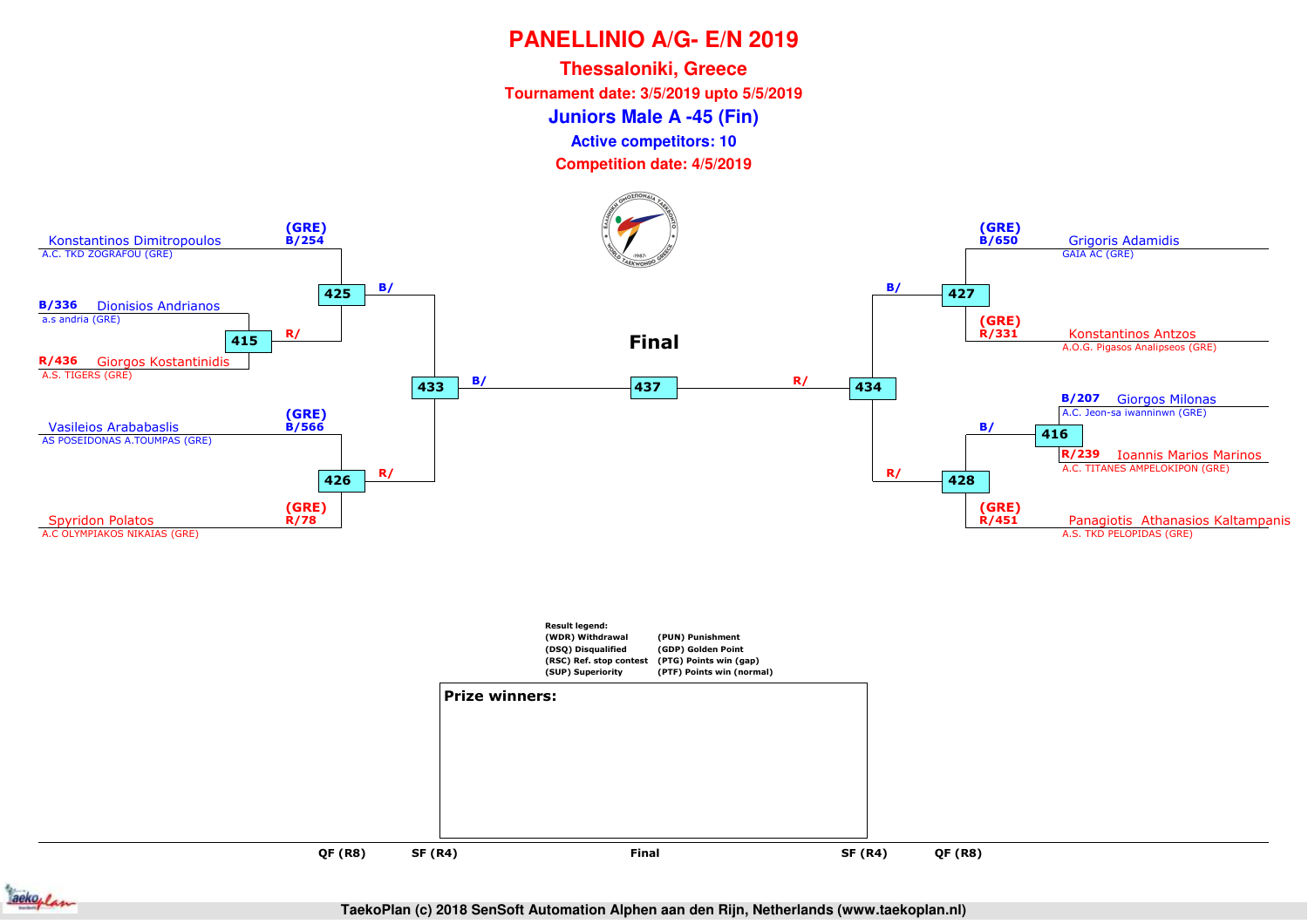

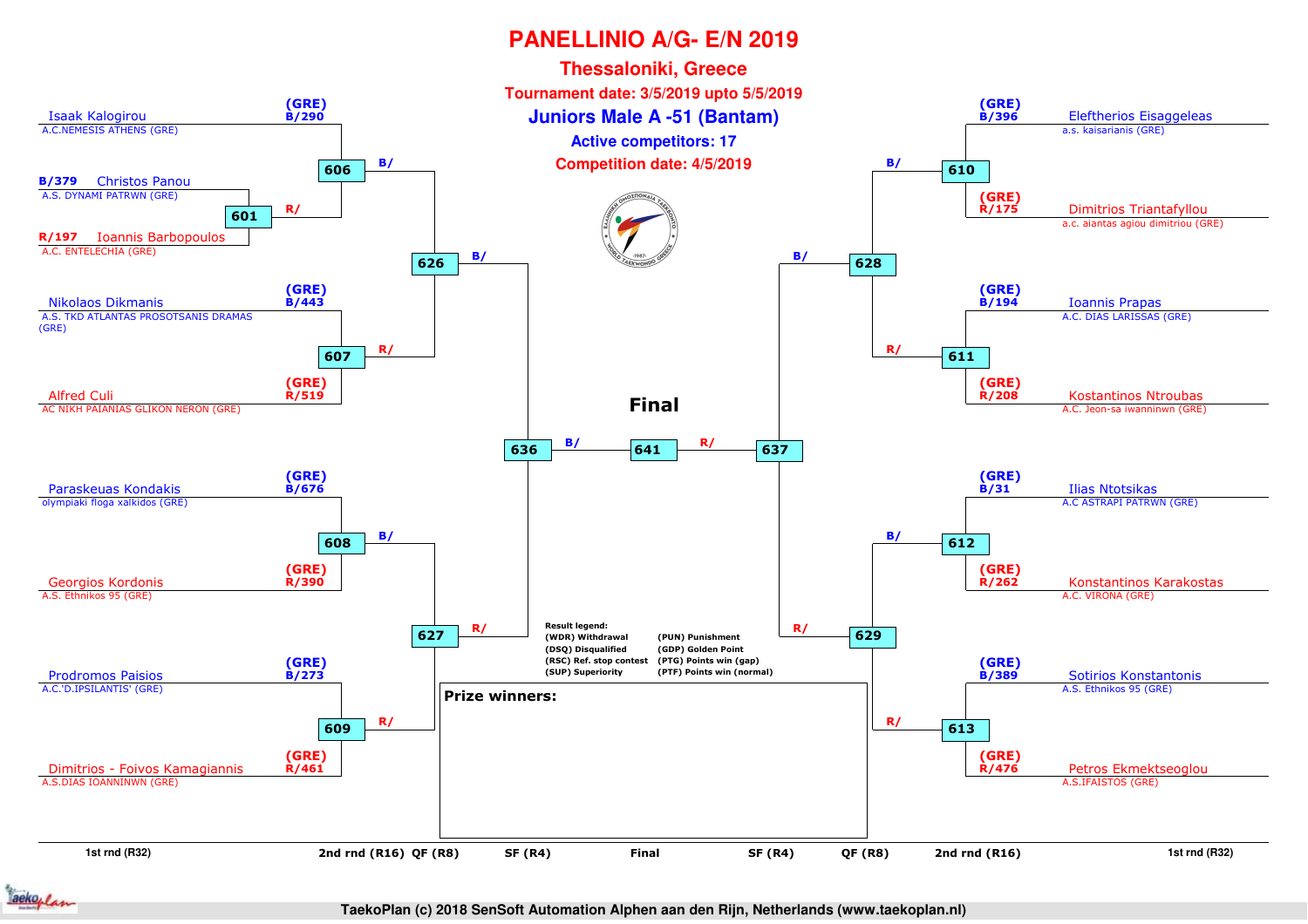

**1st rnd (R64)**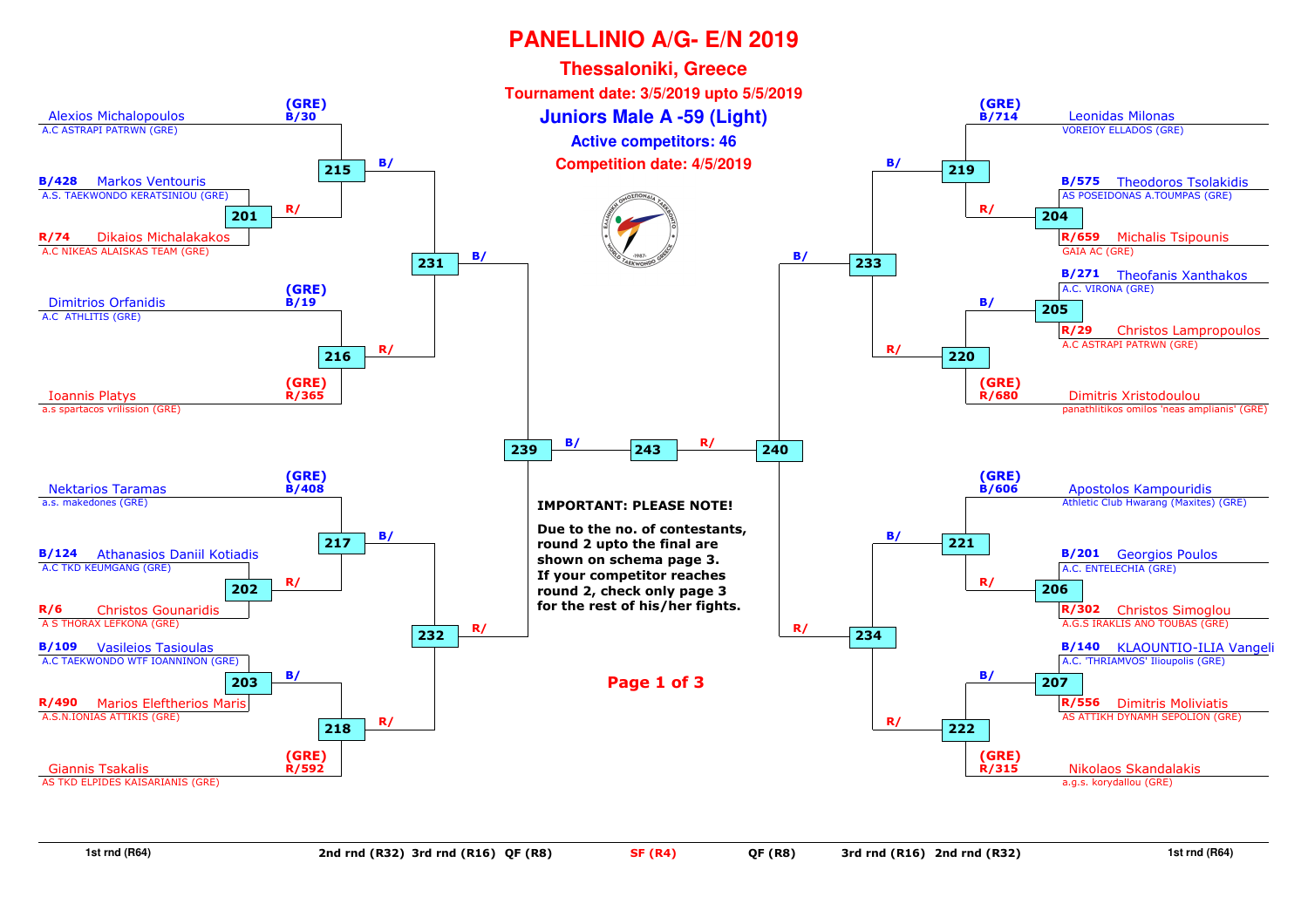

**1st rnd (R64)**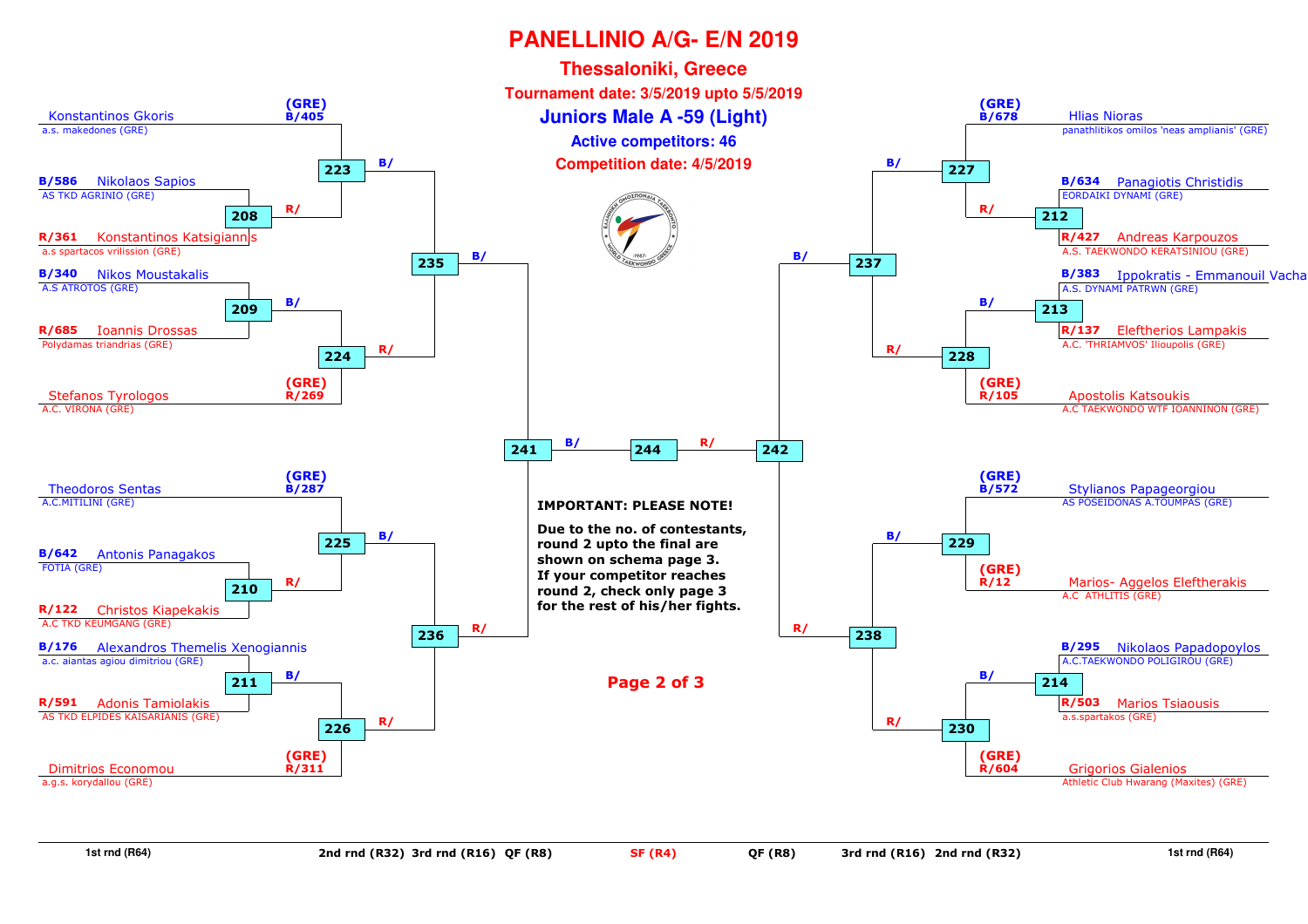

**TaekoPlan (c) 2018 SenSoft Automation Alphen aan den Rijn, Netherlands (www.taekoplan.nl)**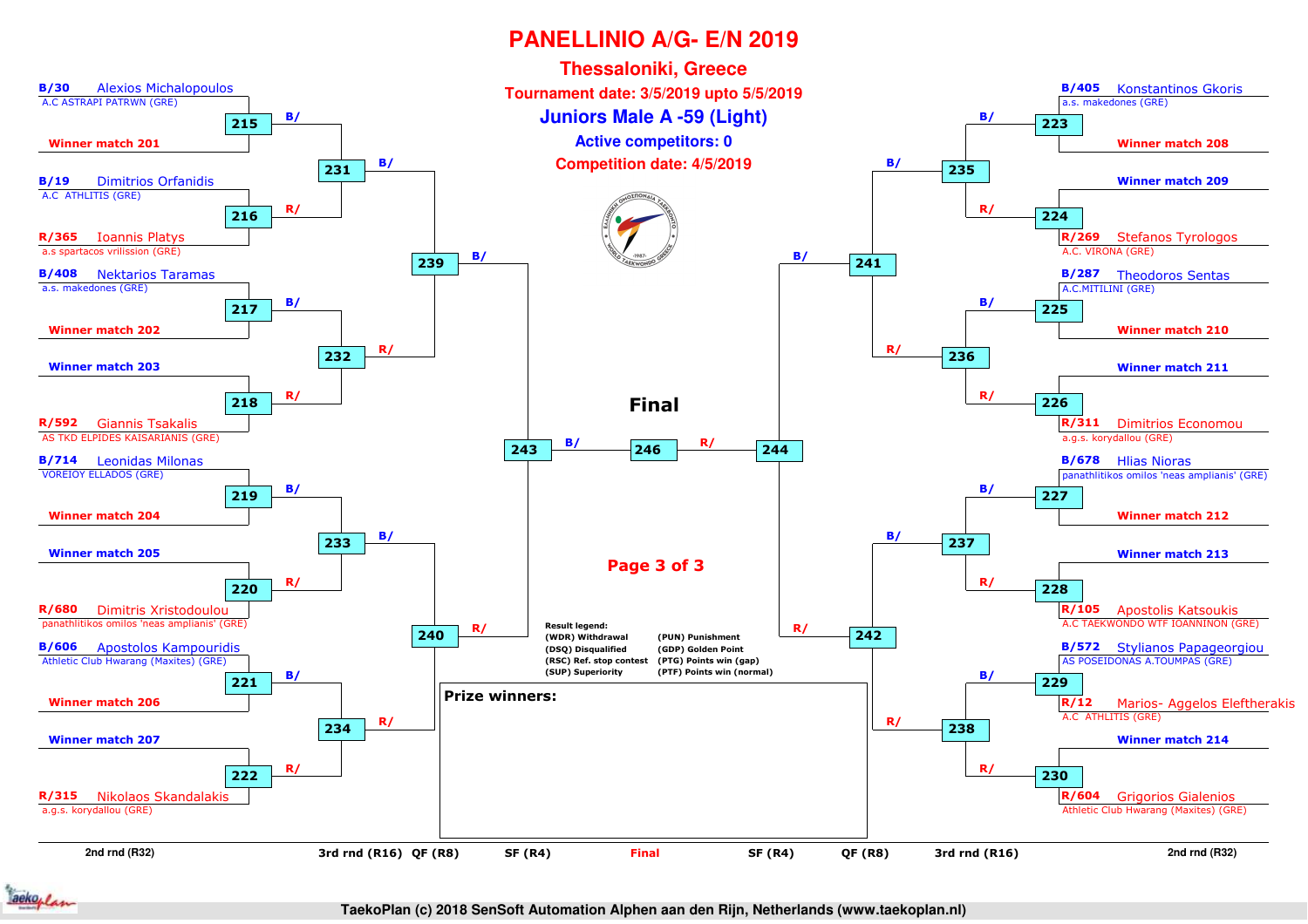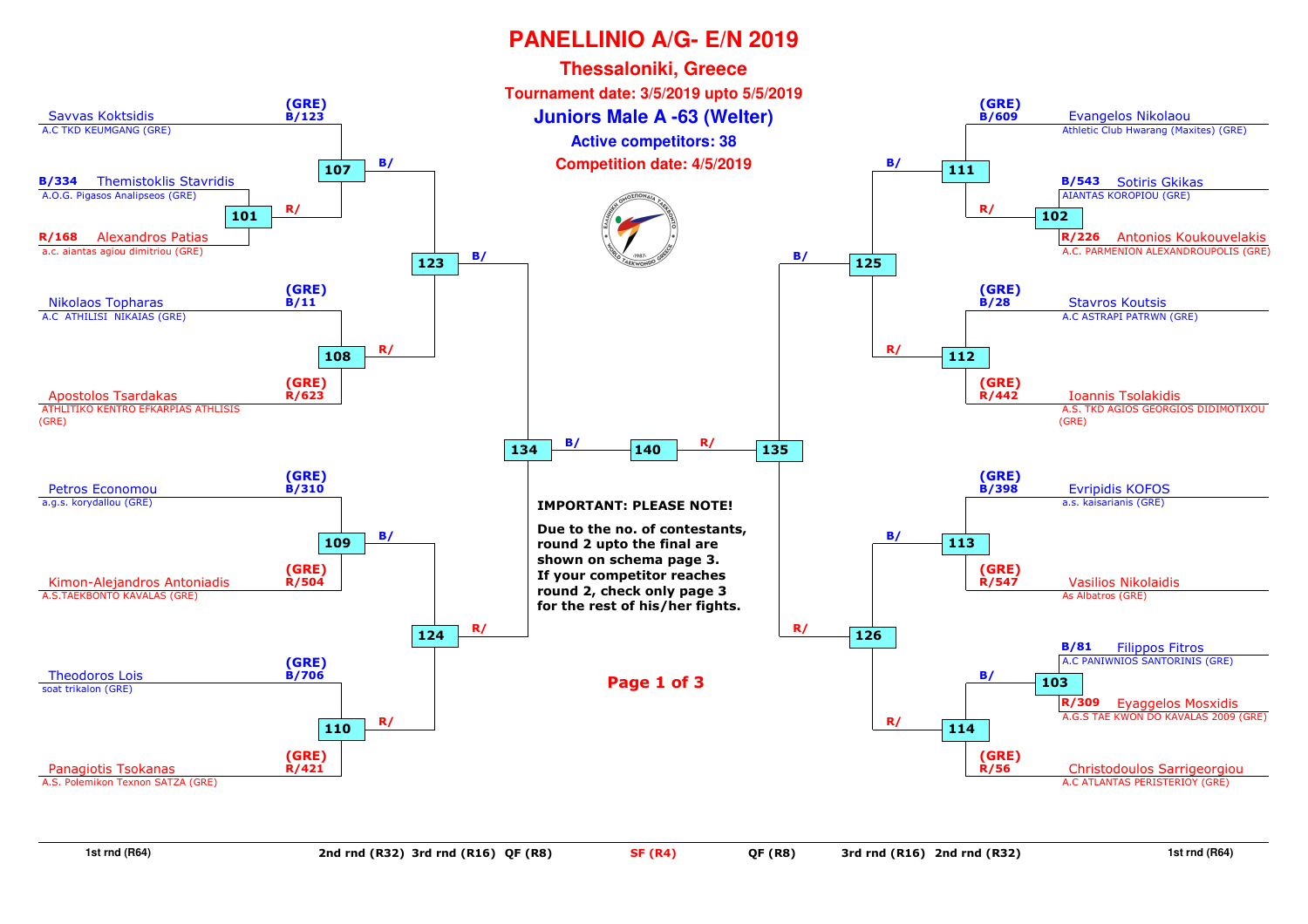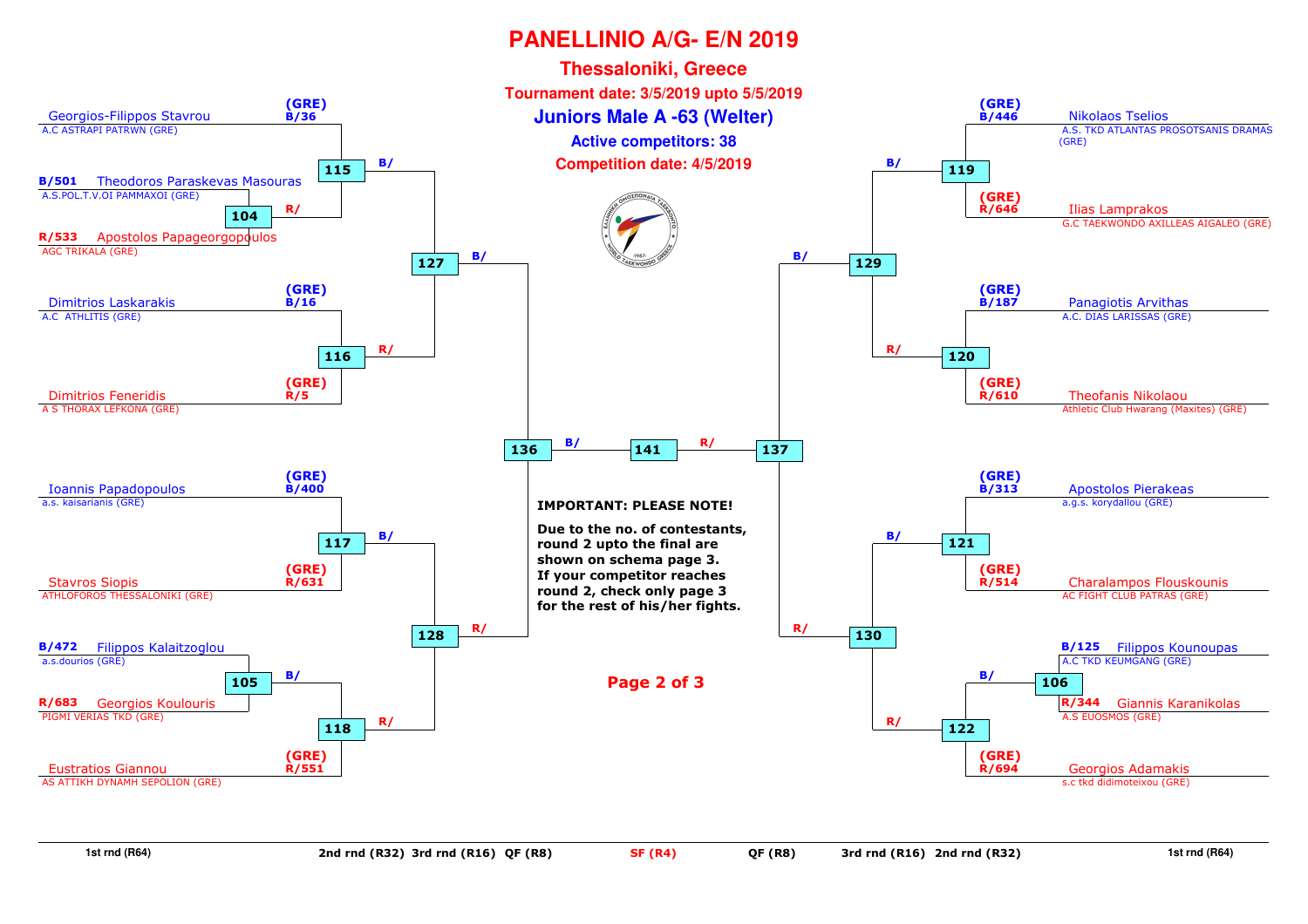

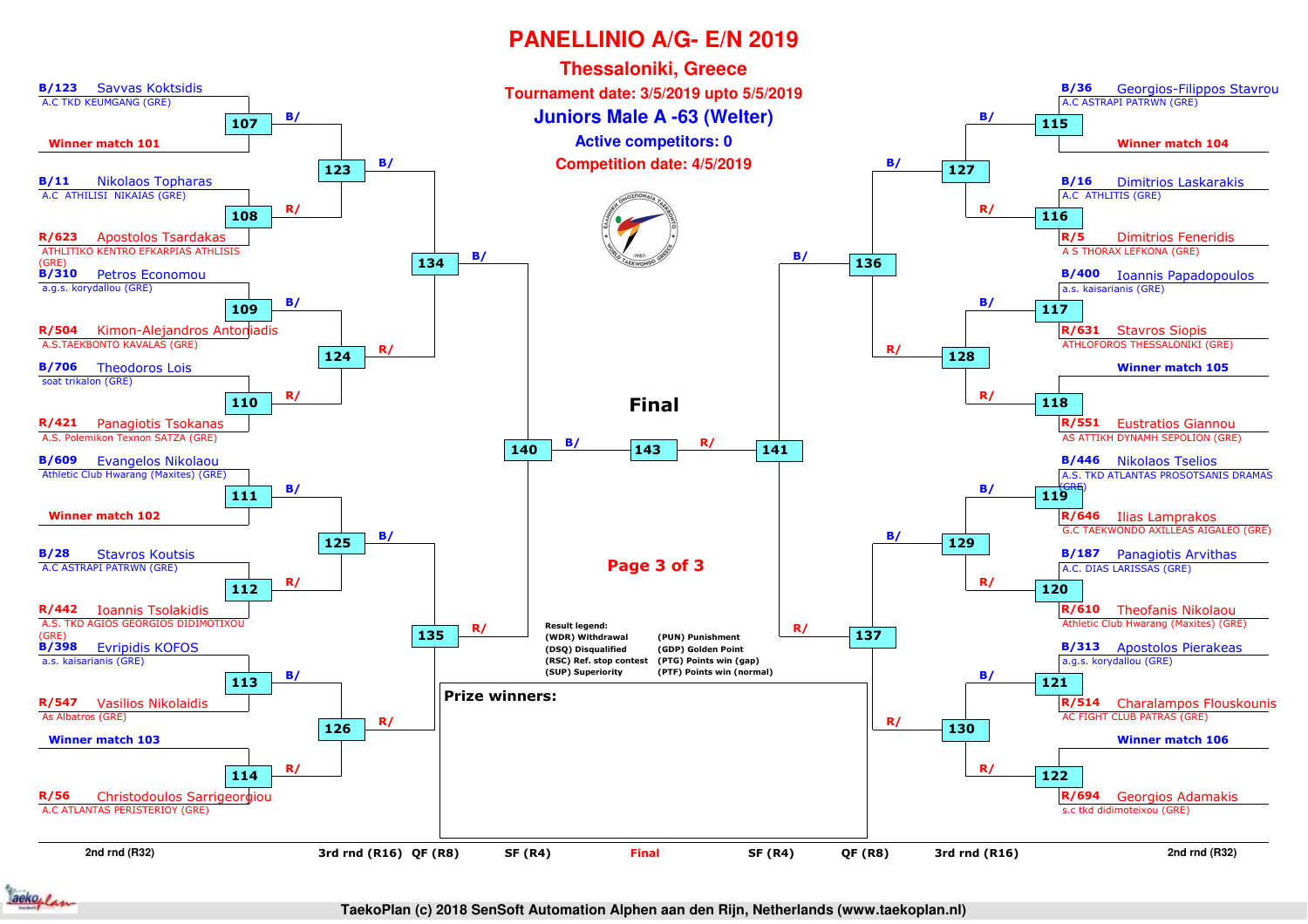

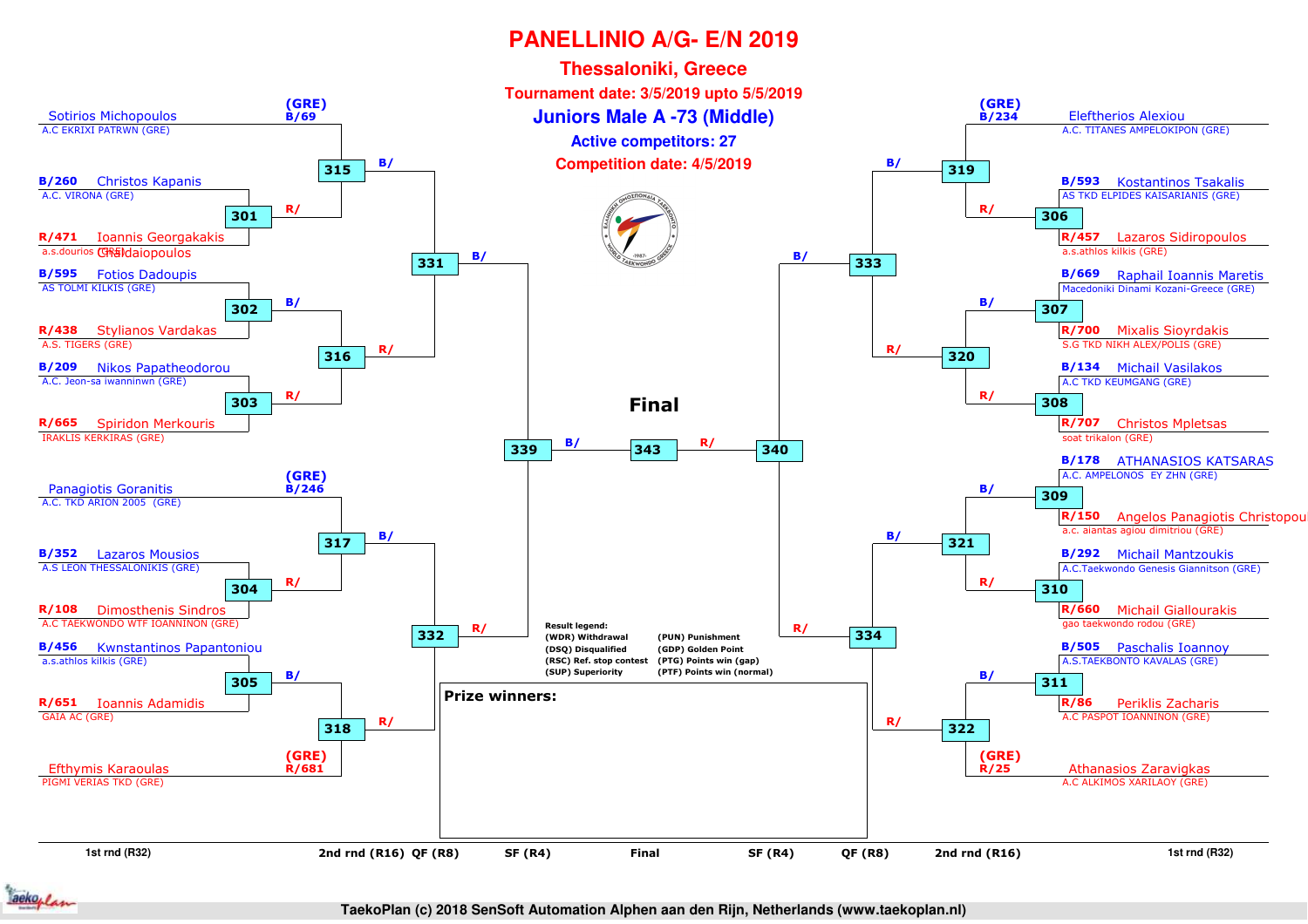

**TaekoPlan (c) 2018 SenSoft Automation Alphen aan den Rijn, Netherlands (www.taekoplan.nl)**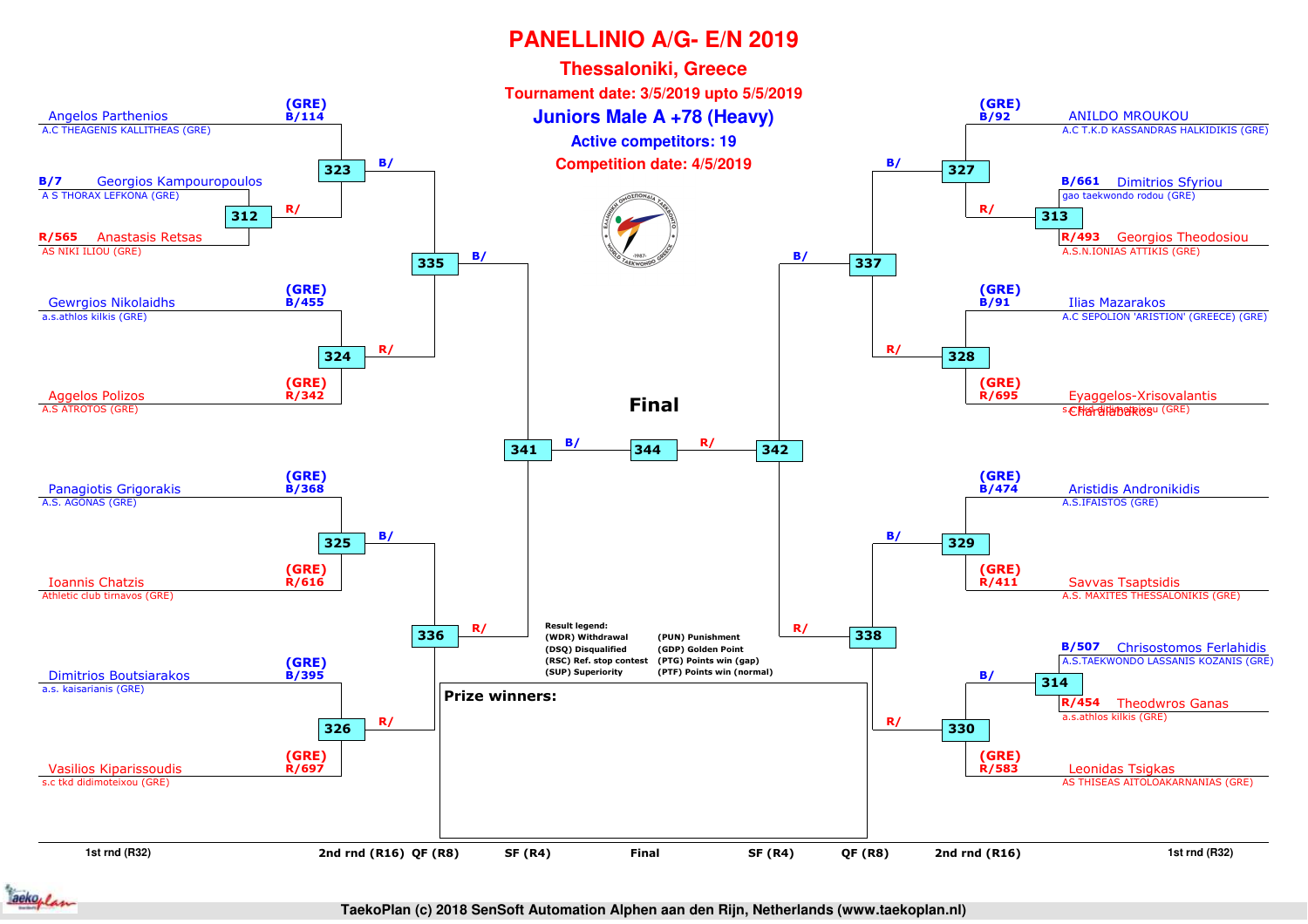**Juniors Female A -42 (Fin)Thessaloniki, Greece Tournament date: 3/5/2019 upto 5/5/2019Active competitors: 7**

**Competition date: 4/5/2019**







**QF (R8)**

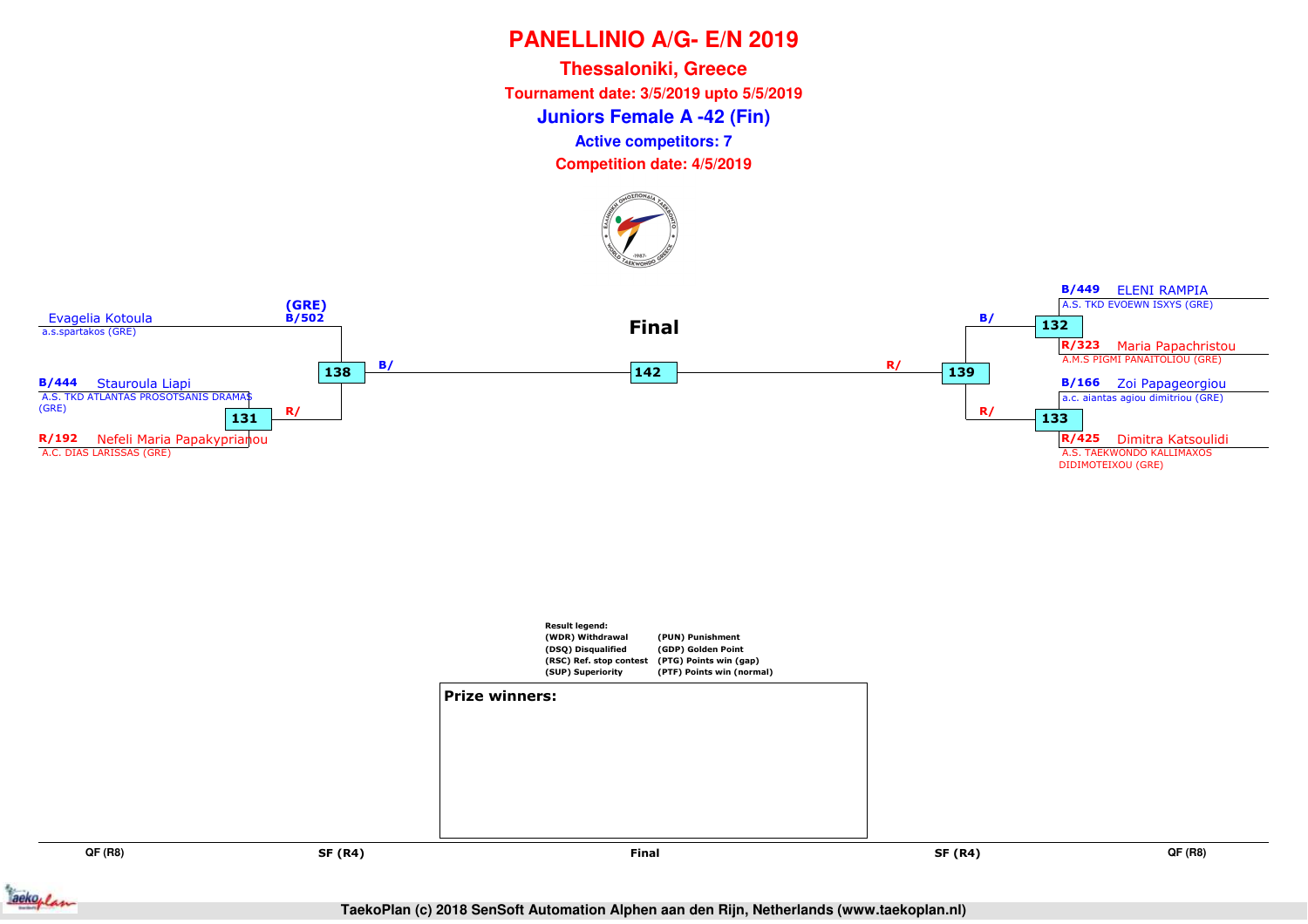**Juniors Female A -44 (Fly)Thessaloniki, GreeceTournament date: 3/5/2019 upto 5/5/2019**

**Active competitors: 11**

**Competition date: 4/5/2019**



**QF (R8)**

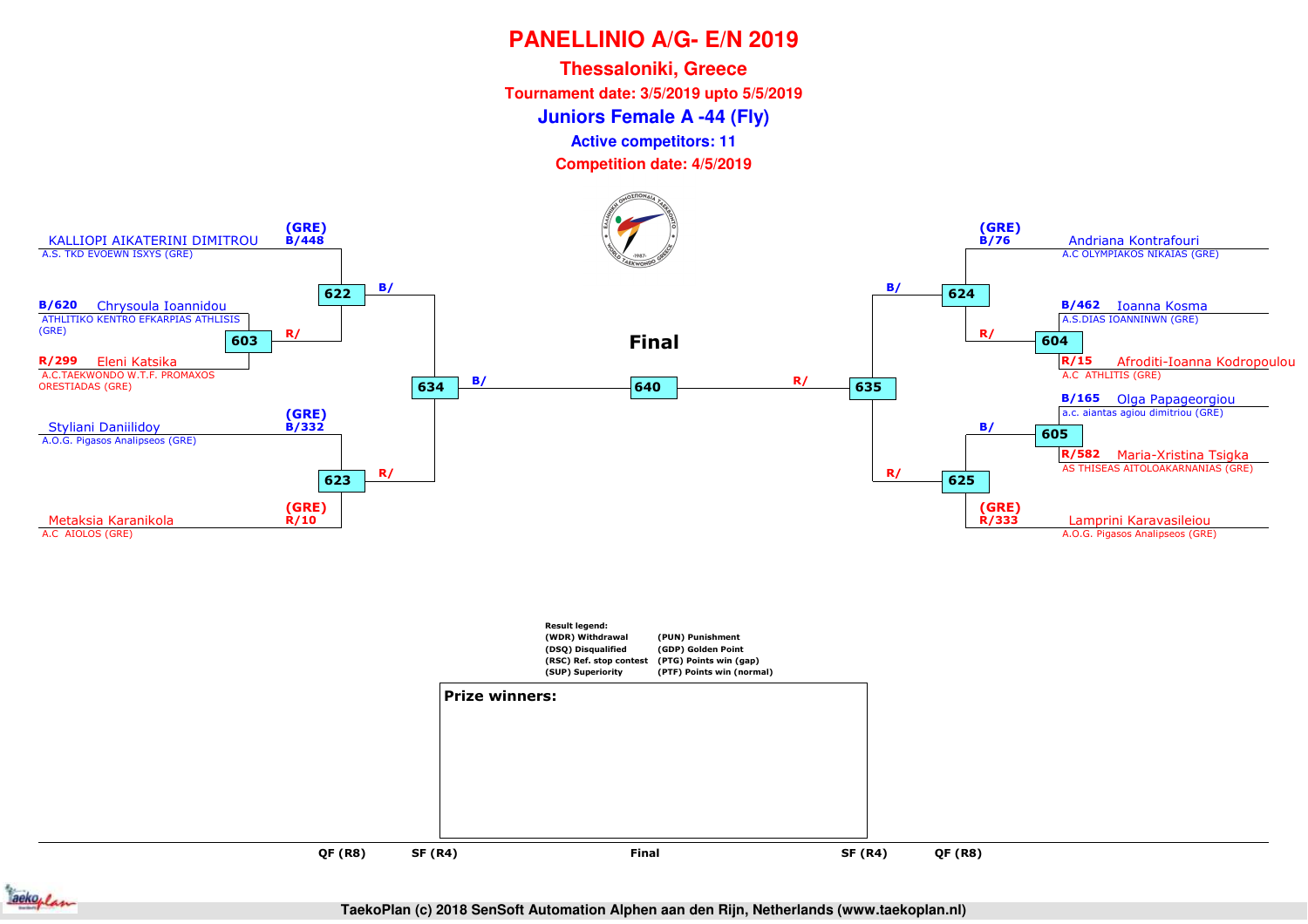

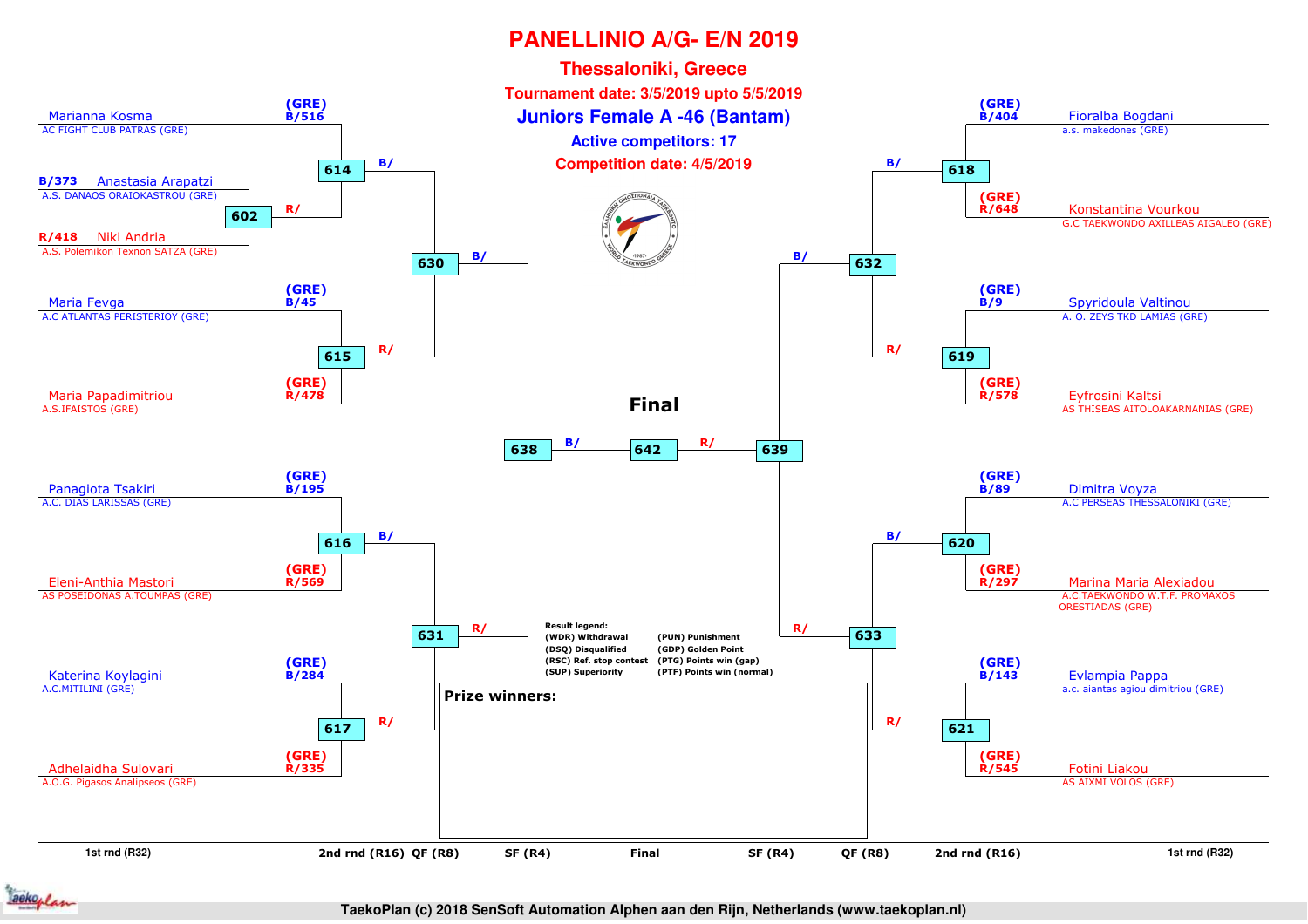

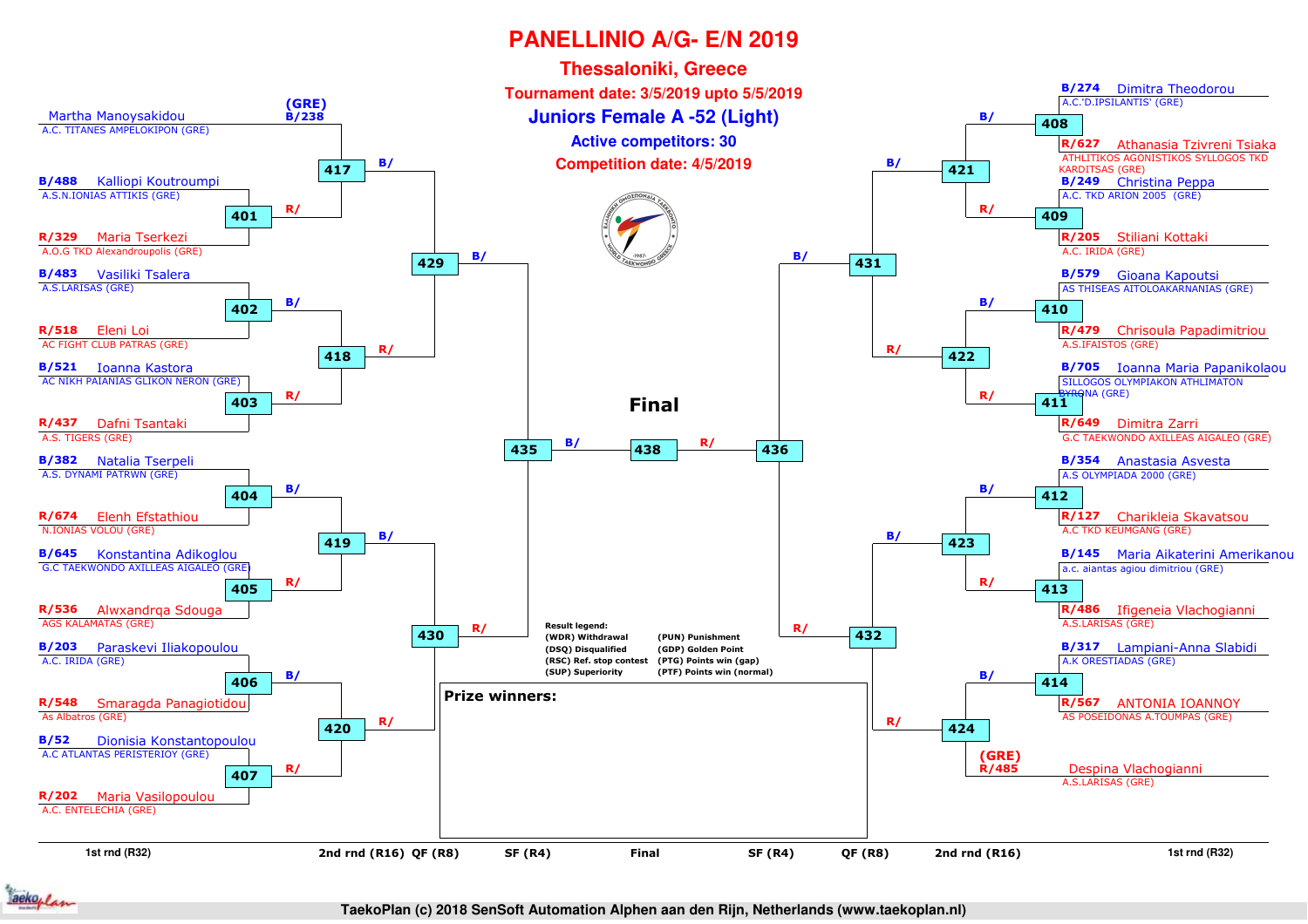